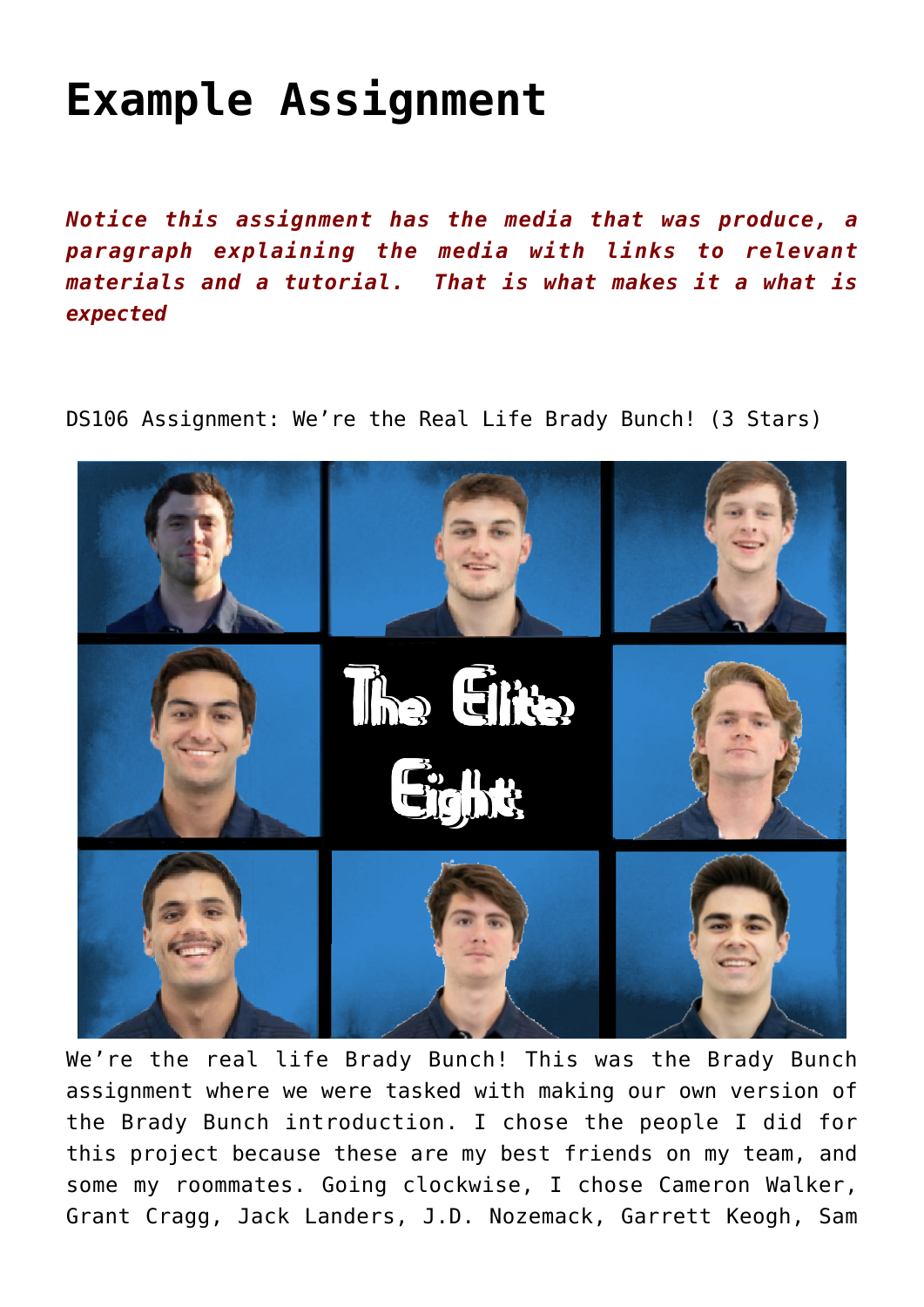[Pugliese,](https://www.umweagles.com/sports/mlax/2020-21/bios/pugliese_sam_6lnc?view=bio) [Brandon Williams](http://umweagles.com/sports/mlax/2020-21/bios/williams_brandon_7n9e?view=bio), and [myself.](https://www.umweagles.com/sports/mlax/2020-21/bios/cruz_kevin_eks8?view=bio) J.D. and Garrett are my two roommates, so it was fitting to have them be two out of the eight people in my project. Brandon Williams, who was a senior on our team this year was an economics major, like myself, and has been a huge help to me since I came to school here my sophomore year, which is why he is in the bunch. Lastly, Cameron, Jack, Sam, and Grant are all in this bunch because they are all roommates and have been my friends since the day I got to school here my sophomore year. Collectively, we are the "Elite Eight". We are all members of the lacrosse team here at the University of Mary Washington and are all friends together outside of sports and school.

Brady Bunch Step by Step Tutorial:

Step 1: Open <https://pixlr.com/x/#home> and create a new project

Step 2: Download all headshots and import them into project

Step 3: Using the magic wand tool, erase all white space on pictures and touch them up to get rid of any unforgiven white space left

Step 4: Import Brady Bunch template